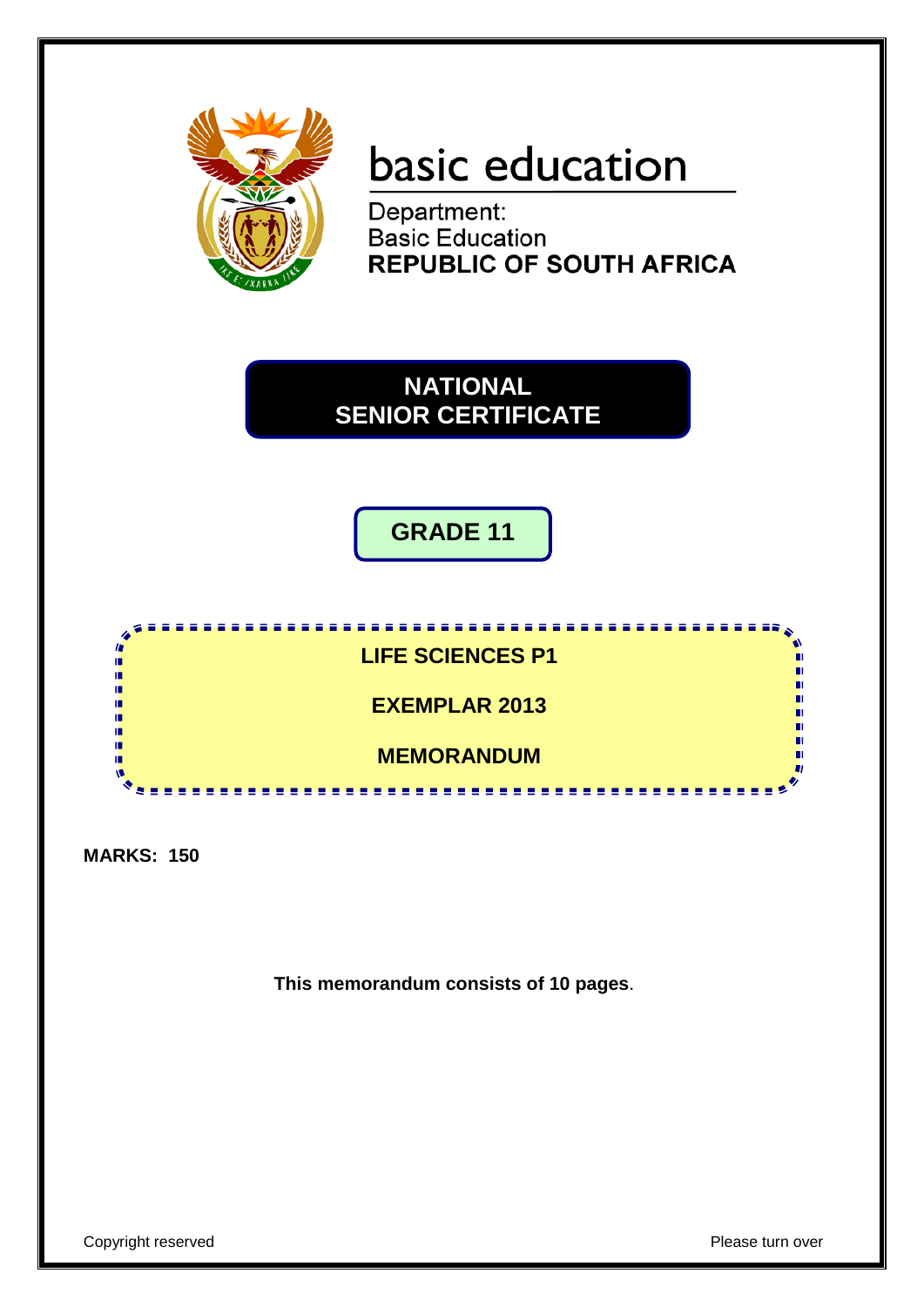#### **PRINCIPLES RELATED TO MARKING LIFE SCIENCES 2013**

- 1. **If more information is given than marks allocated** Stop marking when maximum marks are reached, draw a wavy line and write 'max' in the right-hand margin.
- 2. **If, for example, three reasons are required and five are given** Mark the first three, irrespective of whether all or some are correct/incorrect.
- 3. **If a whole process is given when only part of it is required** Read all and credit relevant parts.
- 4. **If comparisons are required and descriptions are given** Accept if differences/similarities are clear.
- 5. **If tabulation is required but paragraphs are given** Candidates will lose marks for not tabulating.
- 6. **If descriptions are required but diagrams with annotations are given**  Candidates will lose marks.
- 7. **If flow charts are given instead of descriptions** Candidates will lose marks.
- 8. **If the sequence is muddled and links do not make sense** Where the sequence and links are correct, credit. Where the sequence and links are incorrect, do not credit. If sequence and links becomes correct again, resume credit.
	- **Non-recognised abbreviations** Accept if first defined in answer. If not defined, do not credit the unrecognised abbreviation, but credit the rest of the answer if correct.

#### 10. **Wrong numbering**

9.

If answer fits into the correct sequence of questions but the wrong number is given, it is acceptable.

11. **If language used changes the intended meaning** Do not accept.

#### 12. **Spelling errors**

If recognisable, accept, provided it does not mean something else in Life Sciences or if it is out of context.

- 13. **If common names are given in terminology** Accept if correct according to curriculum
- 14. **If only a letter is required and only a name is given (and vice versa)** No credit.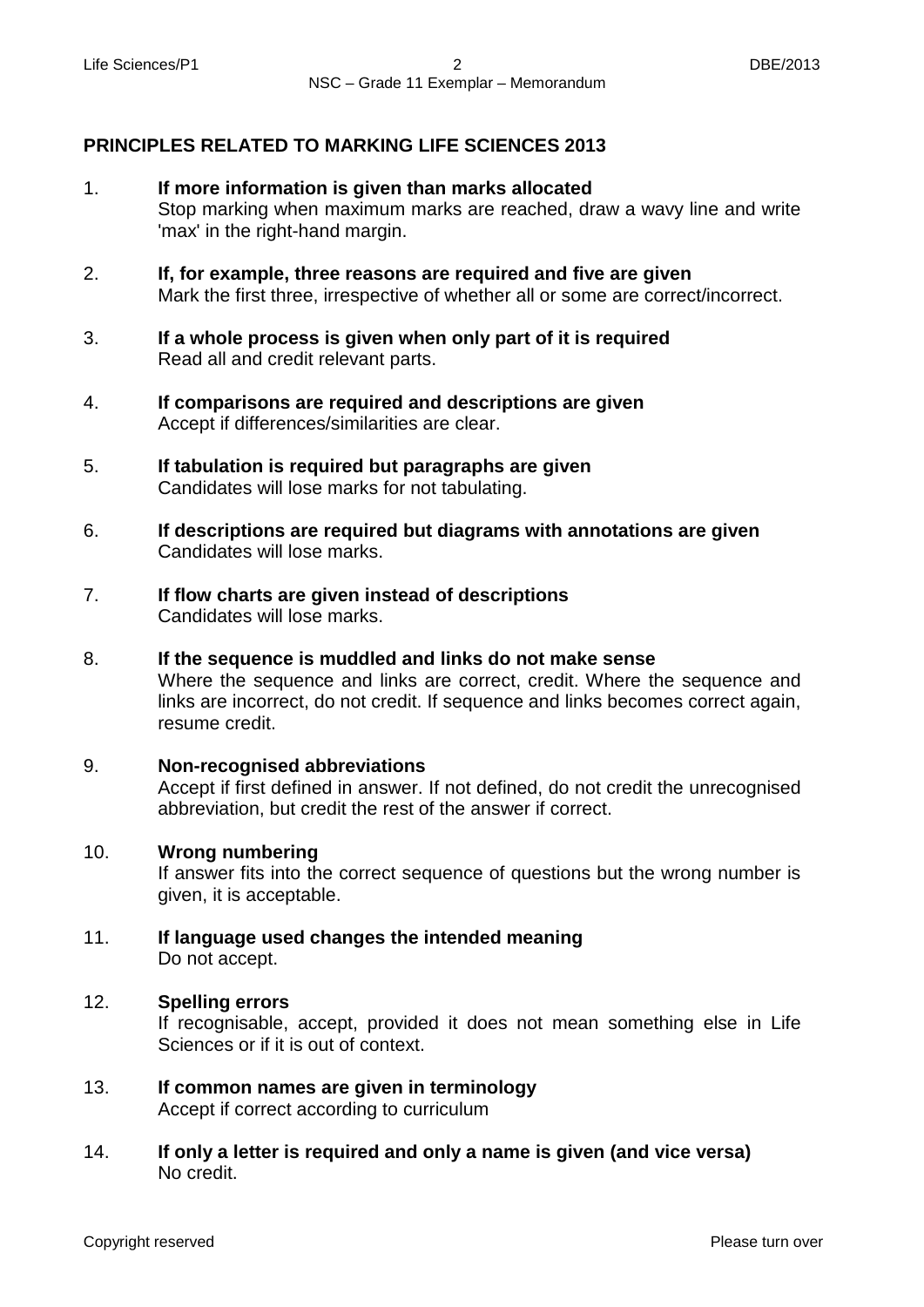#### 15. **If units are not given in measurements**

Memorandum will allocate marks for units separately, except where it is already given in the question.

#### 16. Be sensitive to the **sense of an answer, which may be stated in a different way**.

#### 17. **Caption**

Credit will be given for captions of all illustrations (diagrams, graphs, tables, etc.) except where it is already given in the question.

#### 18. **Code-switching/mixing of official languages (terms and concepts)**

A single word or two that appears in his/her answers in any official language other than the learners' assessment language should be credited, if it is correct. A marker that is proficient in the relevant official language should be consulted. This applies to all official languages.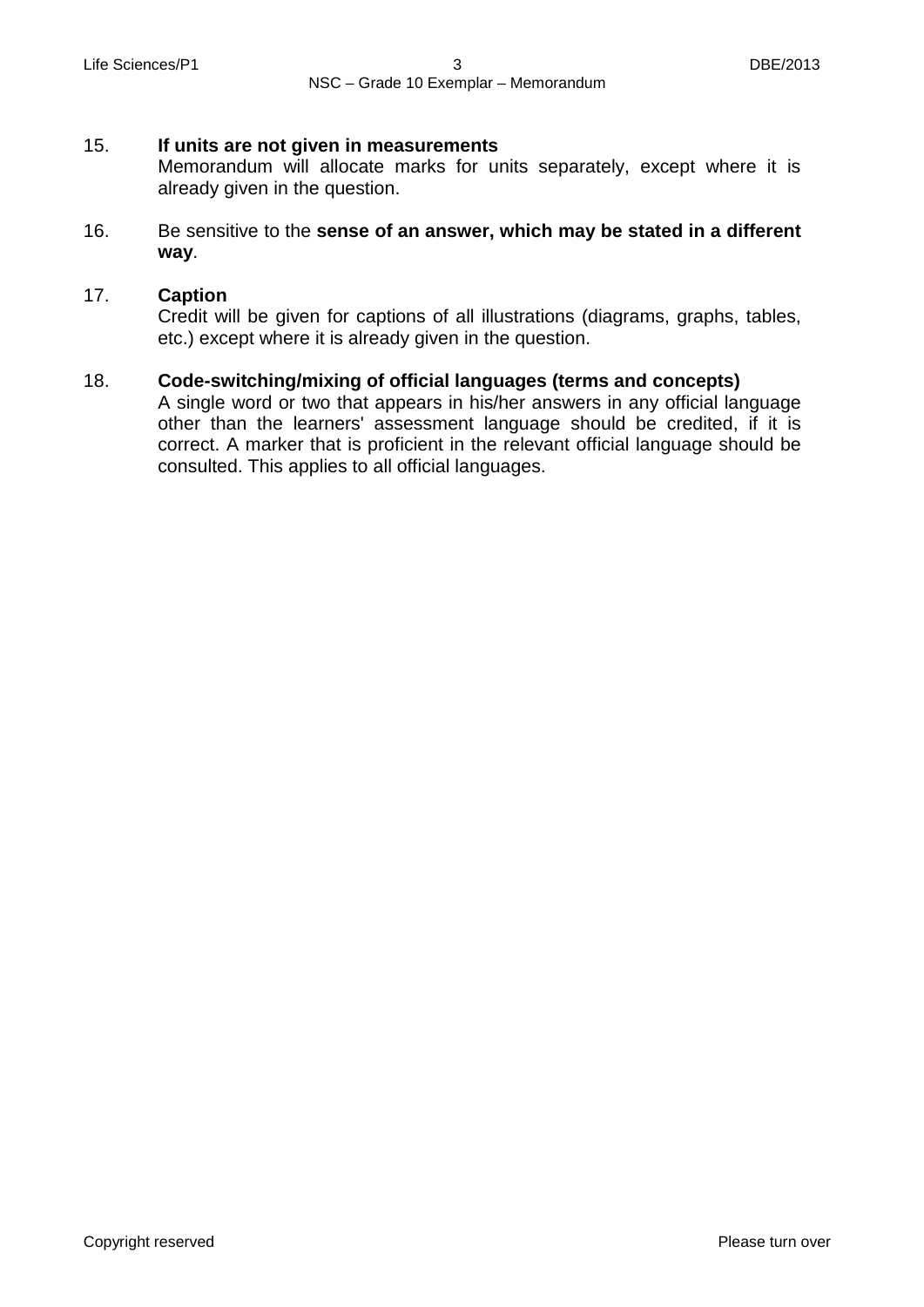## **QUESTION 1**

| 1.1 | 1.1.1 $D\check{v}$                                                    |                         |      |
|-----|-----------------------------------------------------------------------|-------------------------|------|
|     | 1.1.2 $A \checkmark \checkmark$                                       |                         |      |
|     | 1.1.3 $B\checkmark\checkmark$<br>1.1.4 $D\check{v}$                   |                         |      |
|     | 1.1.5 $A \checkmark \checkmark$                                       |                         |      |
|     | 1.1.6 $C\check{v}$                                                    |                         |      |
|     | 1.1.7 $A\check{v}$                                                    |                         |      |
|     | 1.1.8 $C\check{v}$<br>1.1.9 $A\check{v}$                              |                         |      |
|     | 1.1.10 $B\checkmark\checkmark$                                        | $(10 \times 2)$         | (20) |
|     |                                                                       |                         |      |
| 1.2 | 1.2.1 Culling √                                                       |                         |      |
|     | 1.2.2 Pleura $\checkmark$                                             |                         |      |
|     | 1.2.3 Photosynthesis√<br>1.2.4 Natality                               |                         |      |
|     | 1.2.5 Dialysis√                                                       |                         |      |
|     | 1.2.6 Emphysema√                                                      | $(6 \times 1)$          | (6)  |
| 1.3 | 1.3.1<br>Both A and B√√                                               |                         |      |
|     | A only√√<br>1.3.2                                                     |                         |      |
|     | 1.3.3 B only $\checkmark$<br>1.3.4 Both A and $B\checkmark\checkmark$ |                         |      |
|     | 1.3.5 A only $\checkmark$                                             |                         |      |
|     | Both A and $B\checkmark\checkmark$<br>1.3.6                           | $(6 \times 2)$          | (12) |
| 1.4 | 1.4.1 $G\checkmark$                                                   |                         |      |
|     | 1.4.2 $H\check{ }$                                                    |                         |      |
|     | 1.4.3 $E\checkmark$<br>1.4.4 $A\checkmark$                            |                         |      |
|     | 1.4.5 $A\checkmark$                                                   | $(5 \times 1)$          | (5)  |
|     |                                                                       |                         |      |
| 1.5 | 1.5.1 $B\checkmark$                                                   |                         |      |
|     | 1.5.2 $B\checkmark$<br>1.5.3 $E\check{ }$                             |                         |      |
|     | 1.5.4 $C1$                                                            |                         |      |
|     | 1.5.5 $D\checkmark$                                                   |                         |      |
|     | 1.5.6 $A\checkmark$<br>1.5.7 $F\checkmark$                            | $(7 \times 1)$          | (7)  |
|     |                                                                       |                         |      |
|     |                                                                       | <b>TOTAL SECTION A:</b> | 50   |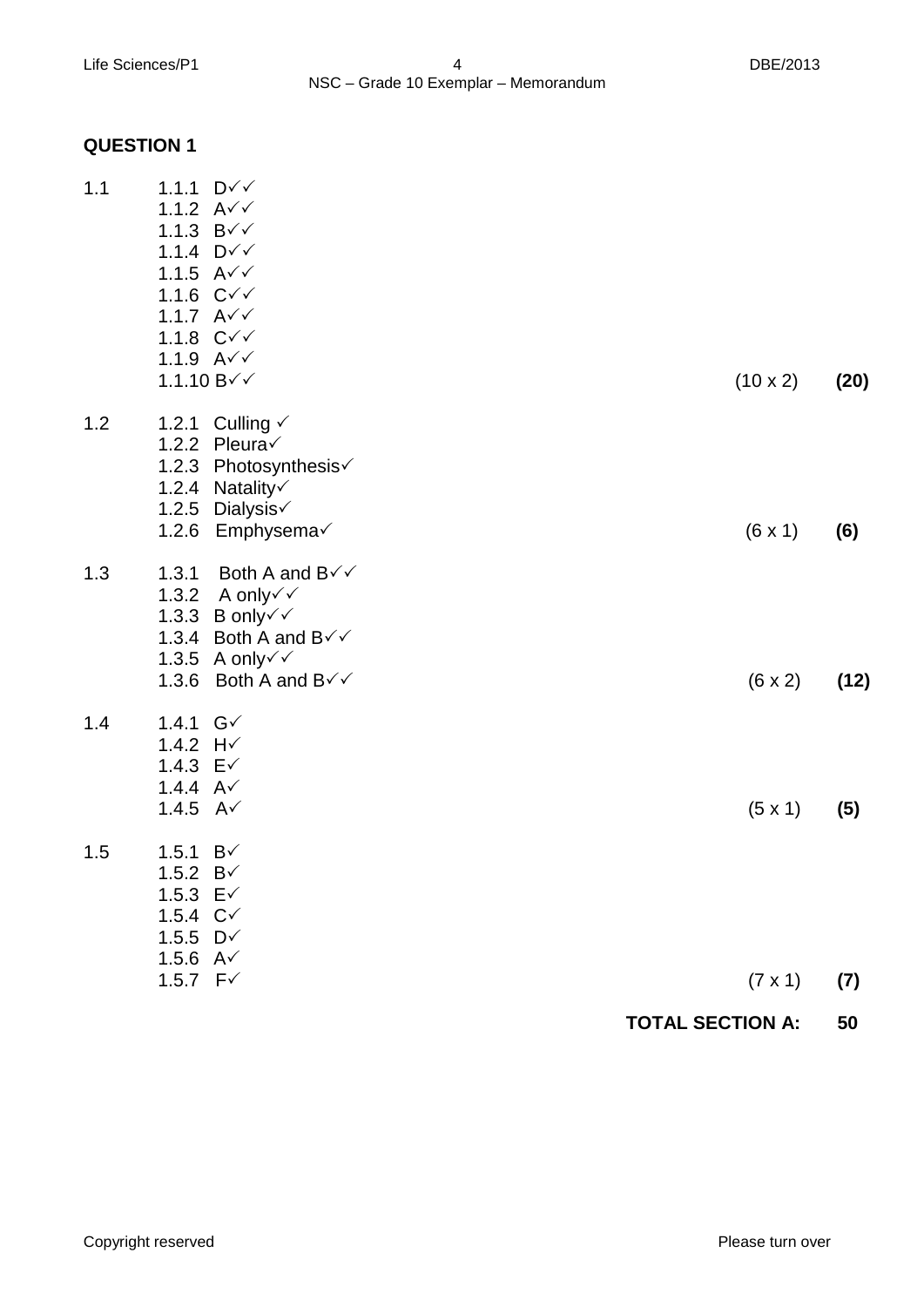#### **SECTION B**

## **QUESTION 2**

|     |       | <b>OR</b>                                                                                     |                          |
|-----|-------|-----------------------------------------------------------------------------------------------|--------------------------|
|     | 2.2.7 | Green light poorly absorbed√ compared to other colours.                                       |                          |
|     | 2.2.6 | Repeat√ the experiment/Take more readings for light of each<br>colour.                        | (1)                      |
|     | 2.2.5 | Allows the plant to adjust $\checkmark$ its rate of photosynthesis to the new<br>conditions.√ | (2)                      |
|     | 2.2.4 | $2:1:4 \checkmark$                                                                            | (2)                      |
|     | 2.2.3 | $80 + 40 + 160 + 140 + 70$<br>5<br>98√seconds√<br>$=$                                         | (3)                      |
|     | 2.2.2 | Colour of light V<br>(a)<br>Time taken to release 20 bubbles√<br>(b)                          | (1)<br>(1)               |
| 2.2 | 2.2.1 | Blue√                                                                                         | (1)                      |
|     | 2.1.2 | $G\checkmark$<br>(a)<br>(b)<br>$B\checkmark$<br>$F\checkmark$<br>(c)                          | (1)<br>(1)<br>(1)<br>(7) |
| 2.1 | 2.1.1 | A - Oesophagus√<br>C - Pancreas√<br>$E$ - Rectum $\checkmark$<br>H - Liver√                   | (1)<br>(1)<br>(1)<br>(1) |

More green light  $\checkmark$  will be reflected  $\checkmark$  by the leaves. (2)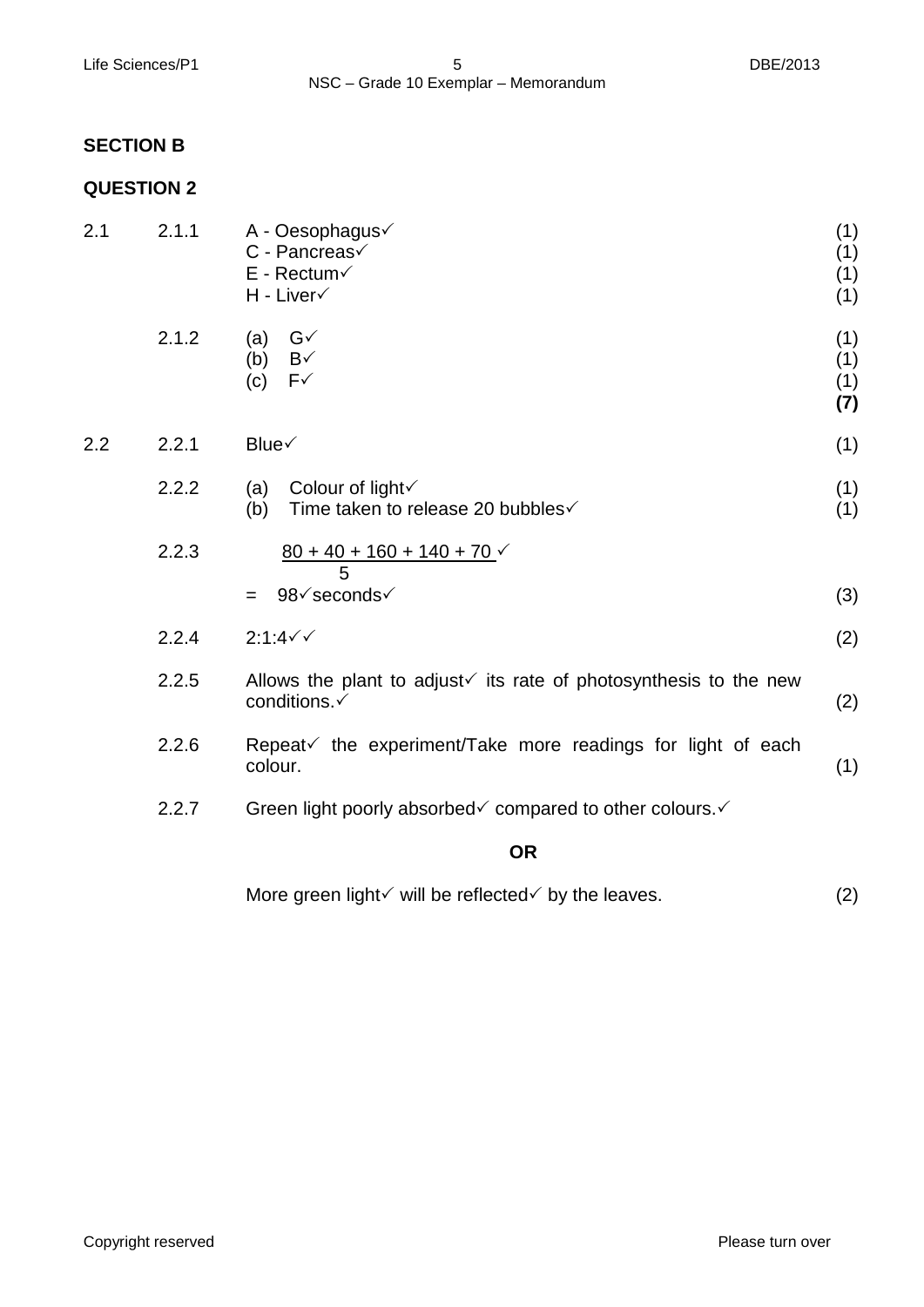

## **Mark allocation for the graph**

| Correct type of graph                           |                               |
|-------------------------------------------------|-------------------------------|
| Title of graph                                  |                               |
| Correct label for X-axis                        |                               |
| Correct label for Y-axis including correct unit |                               |
| Appropriate width and interval of bars          |                               |
| Appropriate scale for Y-axis                    |                               |
| Drawing of bars                                 | 1: Drew 1 to 4 bars correctly |
|                                                 | 2: Drew all 5 bars correctly  |

**NOTE:** If the wrong type of graph is drawn, marks will be lost for 'correct type of graph' and for 'drawing of bars'. (8)

**(21)**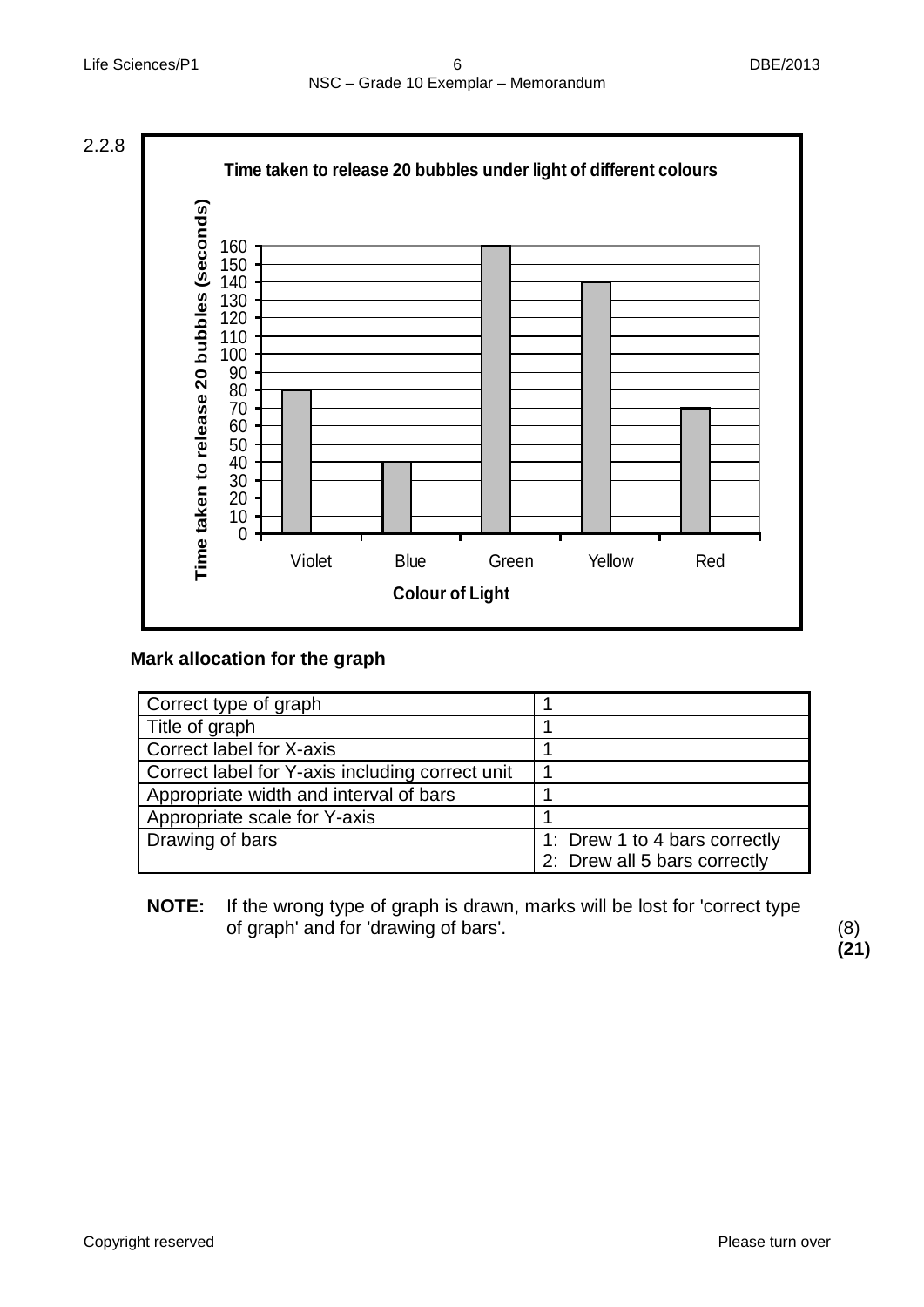Life Sciences/P1 **7** 2013 NSC – Grade 10 Exemplar – Memorandum





#### **Mark allocation for diagram:**

| Caption                  |  |
|--------------------------|--|
| Shape: (oval/elliptical) |  |
| Labels: Any 3            |  |

| I<br>۰,<br>۰<br>×<br>×<br>۰. |
|------------------------------|
|------------------------------|

| 2.4 | <b>AEROBIC RESPIRATION</b>                      | <b>ANAEROBIC RESPIRATION</b>                                                           |  |
|-----|-------------------------------------------------|----------------------------------------------------------------------------------------|--|
|     | Requires oxygen√                                | Independent of oxygen√                                                                 |  |
|     | Takes place in the cytosol and<br>mitochondria√ | Takes place in the cytosol only√                                                       |  |
|     | By-products are carbon dioxide and<br>water√    | By-products are carbon dioxide and<br>ethanol in plants√ and lactic acid in<br>animals |  |
|     | Releases large amounts of energy√               | Little energy released $\checkmark$                                                    |  |
|     | $(A_1, A_2, A_3, A_4, A_5, A_6, A_7)$           |                                                                                        |  |

(Any 3 x 2 + 1 for table) **(7)**

**[40]**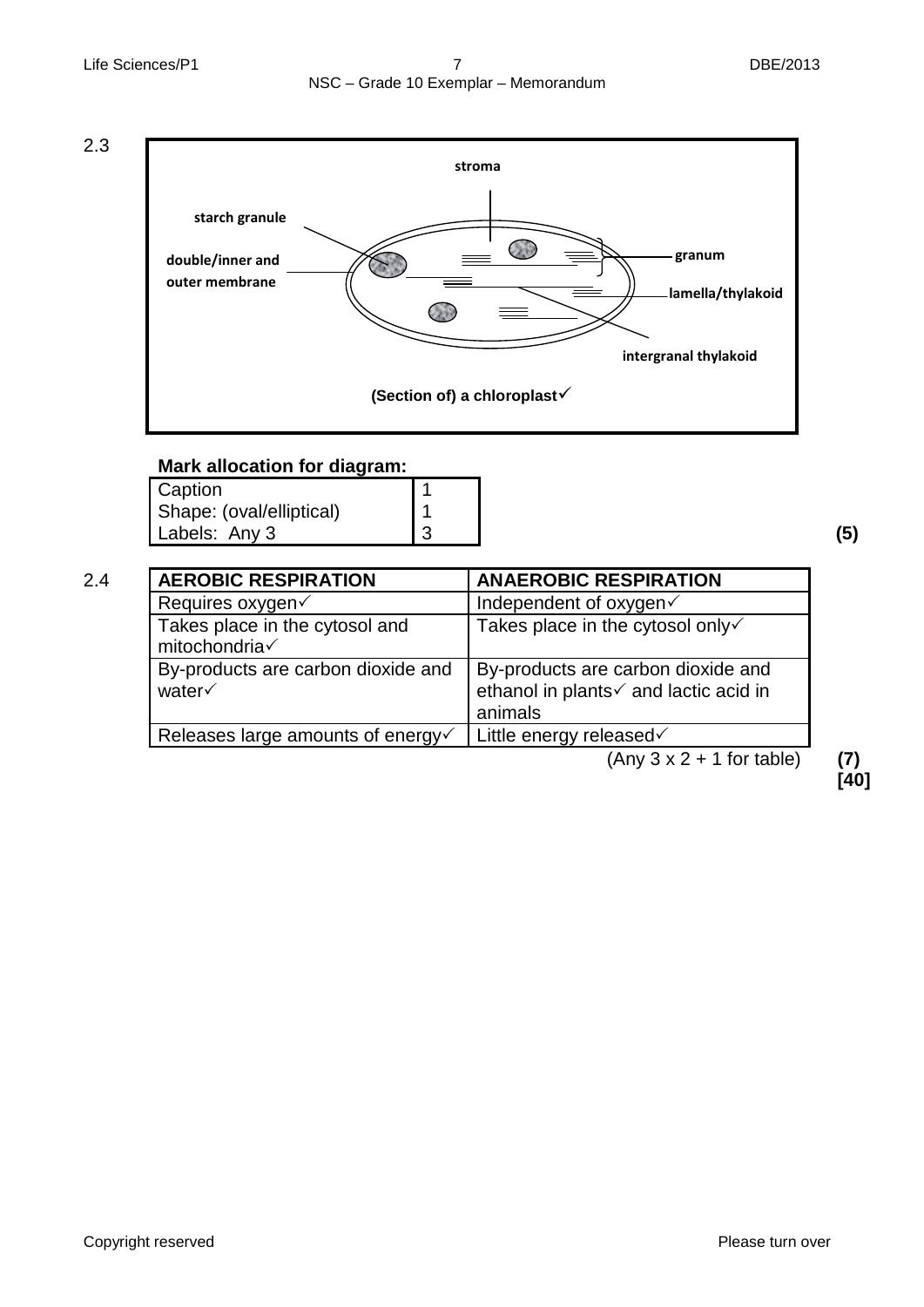Life Sciences/P1 8 and 8 and 8 DBE/2013 NSC – Grade 10 Exemplar – Memorandum

## **QUESTION 3**

| 3.1 | 3.1.1 | Kidney√                                                                                                                                                                                                                                                                                                                                                             | (1)         |
|-----|-------|---------------------------------------------------------------------------------------------------------------------------------------------------------------------------------------------------------------------------------------------------------------------------------------------------------------------------------------------------------------------|-------------|
|     | 3.1.2 | A: Renal cortex √<br>B: Renal pyramid $\checkmark$<br>D: Renal pelvis $\checkmark$                                                                                                                                                                                                                                                                                  | (3)         |
|     | 3.1.3 | (a) Protects the kidney $\checkmark$<br>(b) Transports urine to the bladder $\checkmark$                                                                                                                                                                                                                                                                            | (1)<br>(1)  |
|     | 3.1.4 | - Excretion<br>- Osmoregulation<br>- pH regulation<br>- Mineral salt regulation<br>(Any 3)                                                                                                                                                                                                                                                                          | (3)<br>(9)  |
| 3.2 | 3.2.1 | In the cortex $\checkmark$                                                                                                                                                                                                                                                                                                                                          | (1)         |
|     | 3.2.2 | Diffusion/Glomerular/Ultra-/Pressure filtration √                                                                                                                                                                                                                                                                                                                   | (1)         |
|     | 3.2.3 | Glomerulus/Blood capillary √                                                                                                                                                                                                                                                                                                                                        | (1)         |
|     | 3.2.4 | - Walls are made of a single/thin layer $\checkmark$ to facilitate diffusion $\checkmark$ of<br>substances.<br>- Many tiny pores $\checkmark$ act as microfilters, restricting large substances<br>such as proteins/blood corpuscles.√<br>- Lots of capillaries $\checkmark$ to ensure large surface area. $\checkmark$<br>(Any 2 x 2)<br>(Mark only the first two) | (4)         |
|     | 3.2.5 | To create a high pressure $\checkmark$ in C for filtration. $\checkmark$                                                                                                                                                                                                                                                                                            | (2)         |
|     | 3.2.6 | ADH√                                                                                                                                                                                                                                                                                                                                                                | (1)         |
|     | 3.2.7 | - Makes collecting duct√/distal convoluted tubule<br>- more permeable to water $\checkmark$<br>- allowing more water to be reabsorbed.                                                                                                                                                                                                                              | (3)<br>(13) |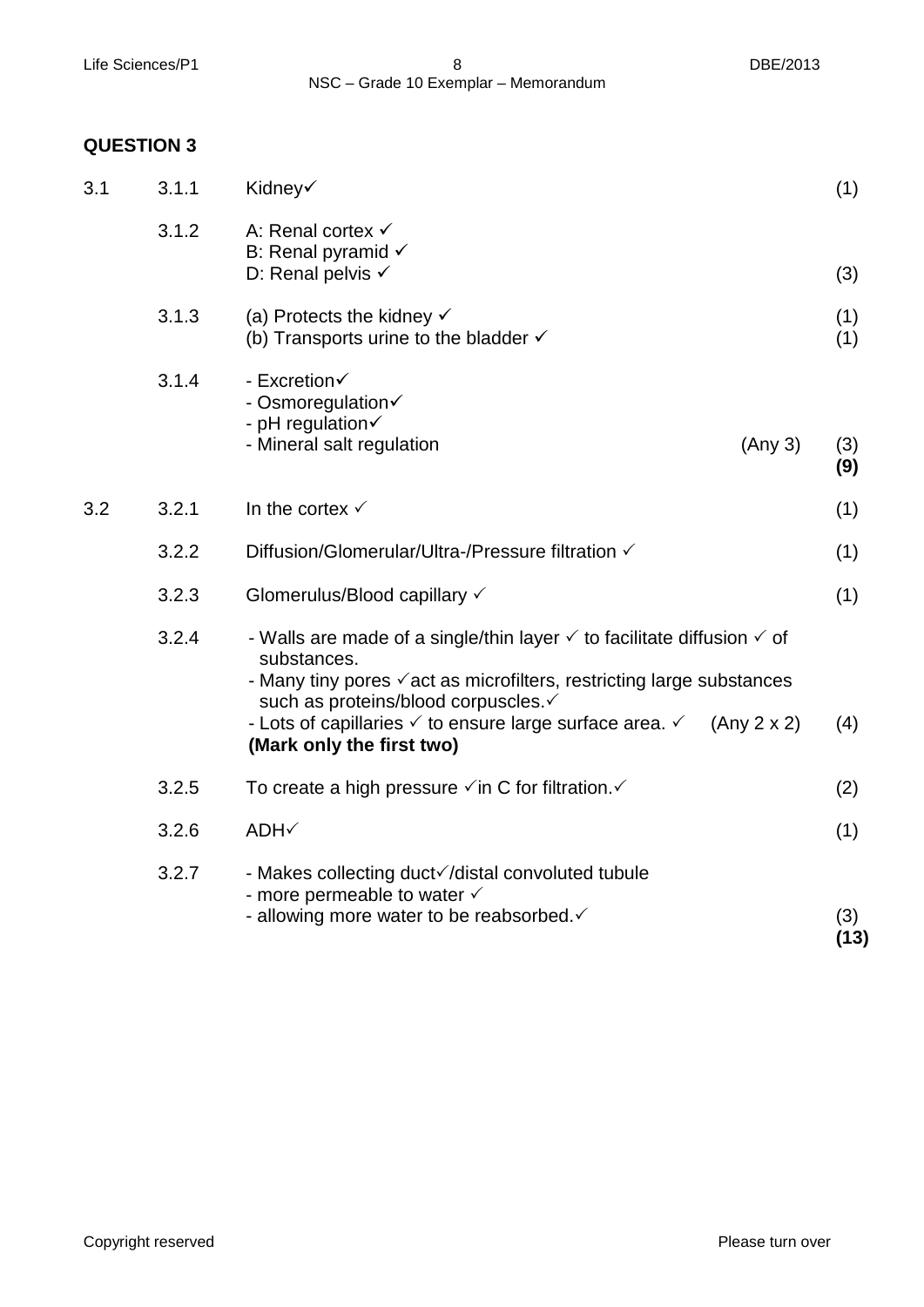Life Sciences/P1 9 DBE/2013 NSC – Grade 10 Exemplar – Memorandum

| 3.3 | 3.3.1                                              | $A\checkmark$                                                                                                                                                                                                                                                    | (1)                                                   |
|-----|----------------------------------------------------|------------------------------------------------------------------------------------------------------------------------------------------------------------------------------------------------------------------------------------------------------------------|-------------------------------------------------------|
|     | 3.3.2                                              | Growth slowed down and became constant√<br>since the population reached carrying capacity√<br>due to environmental resistance√/available resources.                                                                                                              | (3)                                                   |
|     | 3.3.3                                              | Starts slowly and then increases rapidly. $\checkmark$                                                                                                                                                                                                           | (1)                                                   |
|     | 3.3.4                                              | Human population has not reached the carrying capacity $\checkmark$ yet due<br>to attempts to increase availability of resources such as food<br>using advancements in agricultural technology $\checkmark$ and the<br>production of GMO's using biotechnology.√ | (4)                                                   |
|     | 3.3.5                                              | Regulation of population growth by proper family planning√<br>Allocation of subsidies to people that have small families.                                                                                                                                        | (2)<br>(11)                                           |
| 3.4 | 3.4.1<br>3.4.2<br>3.4.3<br>3.4.4<br>3.4.5<br>3.4.6 | $8\sqrt{\%}$<br>15-19 $\checkmark$ years<br>$3\sqrt{\%}$<br>Females $\checkmark$<br>Pyramid $B\checkmark$<br>Low birth rate<br>Low death rate/Higher life expectancy $\checkmark$                                                                                | (1)<br>(1)<br>(1)<br>(1)<br>(1)<br>(2)<br>(7)<br>[40] |

**TOTAL SECTION B: 80**